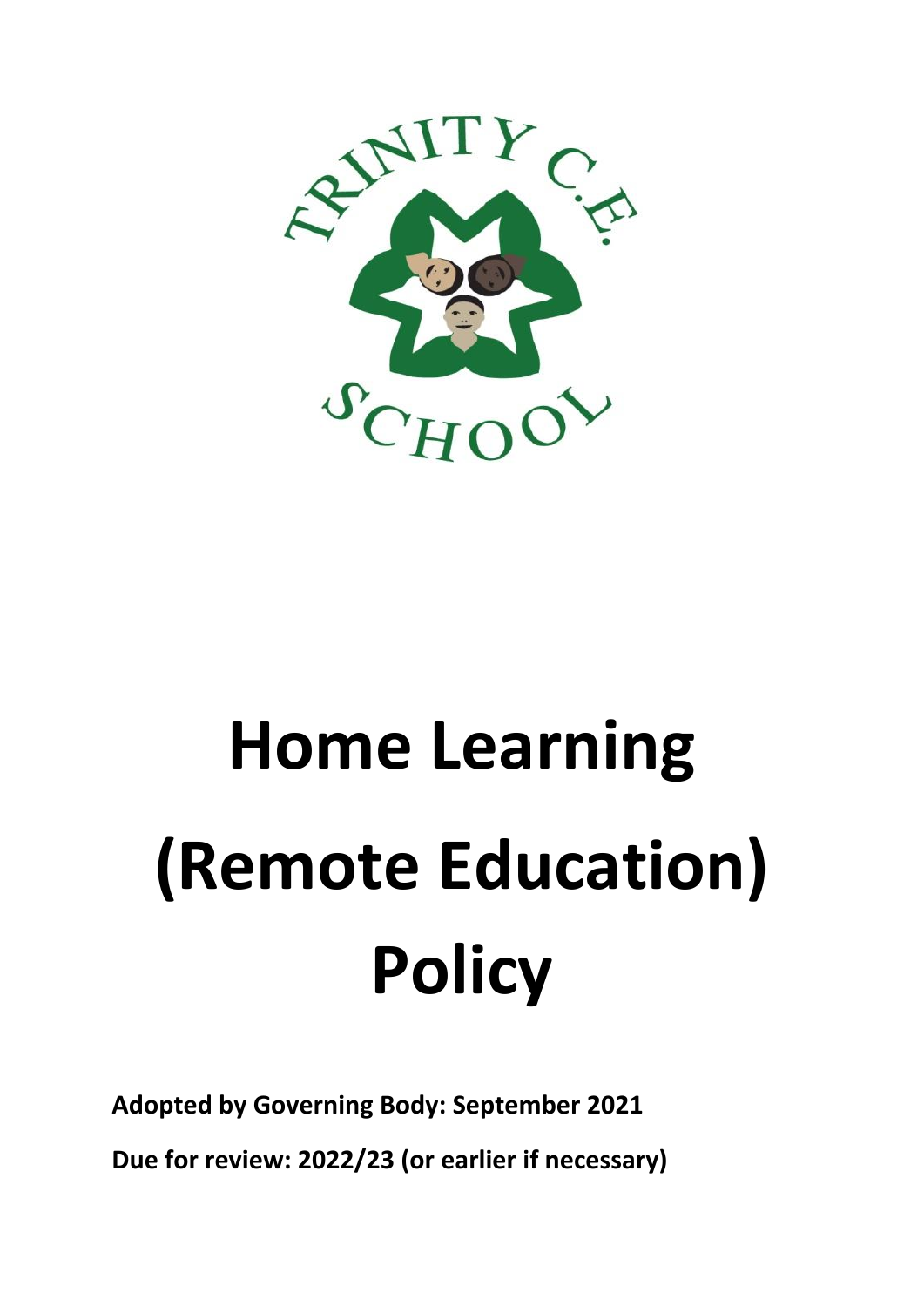# **TRINITY CE PRIMARY SCHOOL**

# **HOME LEARNING (REMOTE EDUCATION) POLICY**

## **This policy is linked to our:**

- Behaviour policy
- Child protection policy and coronavirus addendum to our child protection policy
- Data protection policy and privacy notices
- Home-school agreement
- E-safety and acceptable use policies

# **Background**

The school is mindful of its legal duty to continue to provide remote education under the Coronavirus Act 2020 Provision of Remote Education (England) Temporary Continuity Direction.

The requires the school to provide remote education for children unable to attend school due to coronavirus (COVID-19).

The Direction requires that where a class, group of pupils, or individual pupils need to self-isolate, or there are local or national restrictions requiring pupils to remain at home, schools are expected to provide immediate access to remote education. The expectations on the quality of remote education expected of schools remain those set out in the guidance for full opening published by Department for Education in July 2020.

This policy applies during the period that the Temporary Continuity Direction is applied by the Department for Education.

# **Background**

The school is mindful of its legal duty to provide remote education under the Coronavirus Act 2020 Provision of Remote Education (England) Temporary Continuity Direction.

The requires the school to provide remote education for children unable to attend school due to coronavirus (COVID-19).

The Direction requires that where a class, group of pupils, or individual pupils need to self-isolate, or there are local or national restrictions requiring pupils to remain at home, schools are expected to provide immediate access to remote education. The expectations on the quality of remote education expected of schools remain those set out in the guidance for full opening published by Department for Education in July 2020.

# **Process for local outbreaks, contingency plans and remote education.**

The arrangements for remote education from  $1<sup>st</sup>$  September 2020 is described in the letter to parents (Appendix A)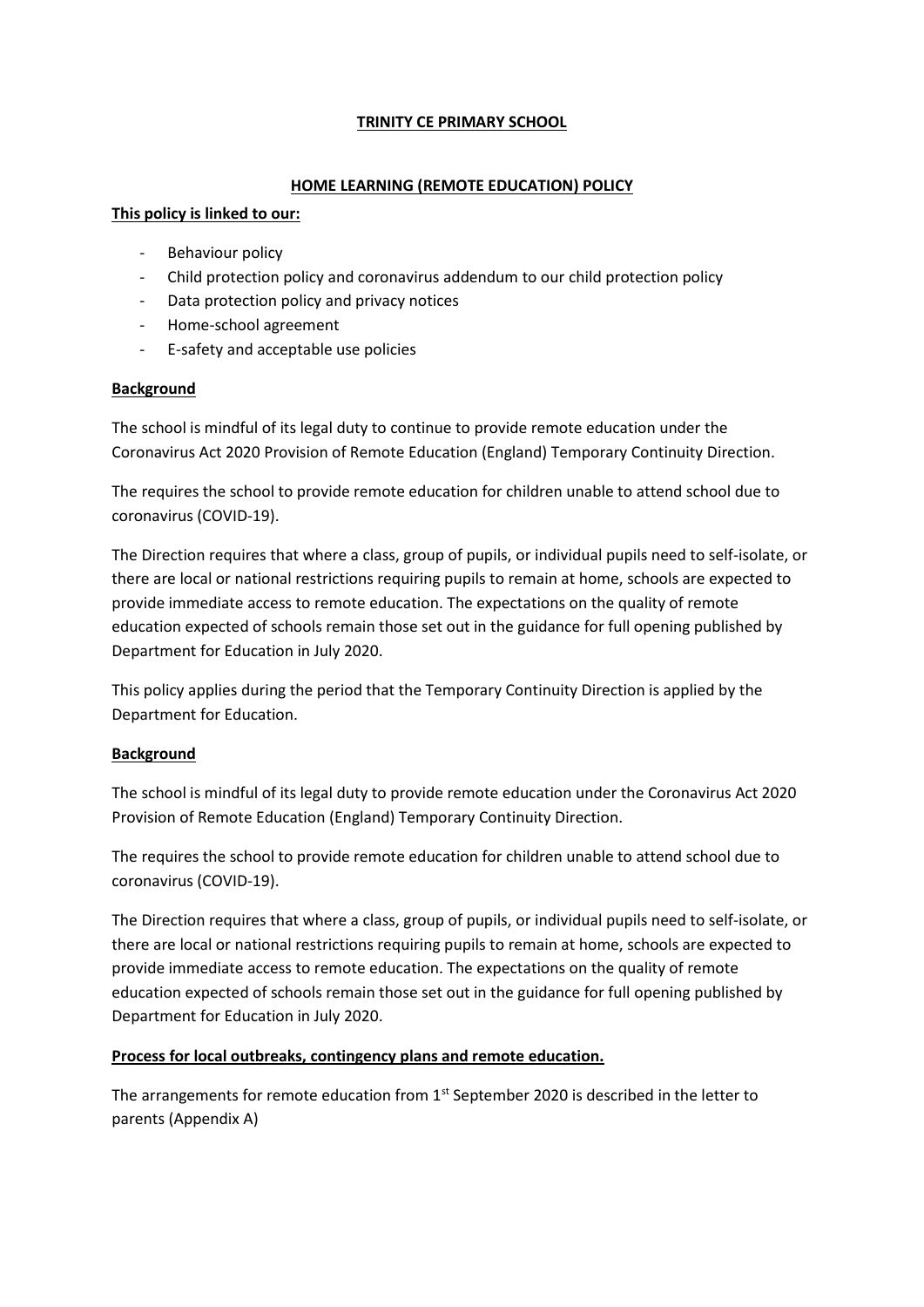If a local area sees a spike in infection rates that is resulting in localised community spread, appropriate authorities (DfE and Public Health) will decide which measures to implement to help contain the spread.

## **Contingency plans**

For individuals or groups of self-isolating pupils, remote education plans will be in place. These should meet the same expectations as those for any pupils who cannot yet attend school at all due to coronavirus (COVID-19).

# **Remote Education expectations**

Where a class, group or a small number of pupils need to self-isolate, or local restrictions require pupils to remain at home, the school has the capacity to offer immediate remote education.

The school has considered how to continue to improve the quality of their existing curriculum, and has a strong contingency plan in place for remote education provision.

# **The school will:**

- use a curriculum sequence that allows access to high-quality online and offline resources and teaching videos and that is linked to the school's curriculum expectations
- give access to high quality remote education resources
	- o The school will do this by teachers providing weekly planning and supporting resources for children via the school website. Planning is linked to the current medium term planning of the school and will follow the progression of the current school curriculum. Teachers may make use of Oak National Academy and NCTEM video resources.
- select the online tools that will be consistently used across the school in order to allow interaction, assessment and feedback and make sure staff are trained in their use
	- $\circ$  The school will provide a weekly quiz on materials that have been covered during the week. This will be used for feedback and assessment. In addition, children will be encouraged to email home learning to their child's class teacher with feedback provided.
	- o Parents / pupils can contact teachers for support via the contact form on the class home learning page.
	- o The school will make endeavours to support those children without access to suitable IT e.g. home learning packs and regular telephone communication.
- provide printed resources, such as textbooks and workbooks, for pupils who do not have suitable online access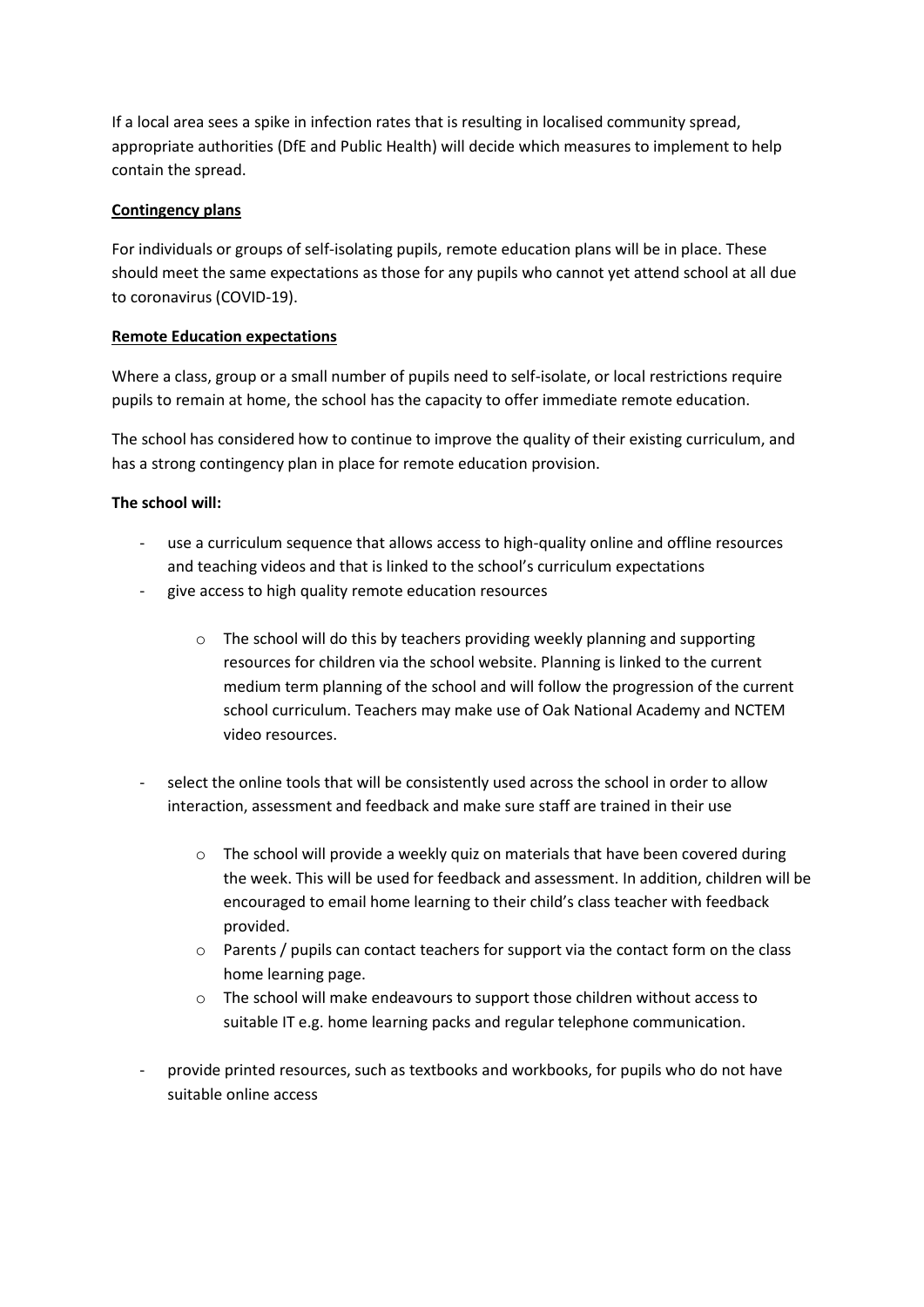- o Where parents do not have access to IT, the school will make arrangements for copies of textbooks and workbooks to be sent home. All children will be provided with a home-learning workbook to record home learning that has been undertaken.
- o The school will audit families' access to IT and look to make arrangements to provide devices and internet access, if possible.
- recognise that younger pupils and some pupils with SEND may not be able to access remote education without adult support and so schools should work with families to deliver a broad and ambitious curriculum
	- o With respect to children in EYFS, the school will ensure that parents are provided with support for learning using Tapestry.
	- o For children with SEND, the school's SENDCO will provide support for home learning and direct children to materials to support specific objectives identified within Pupil Centred Plans. This will provide work to be considered additional and/or different to that provided to other children.

# **When teaching remotely the school will**

-

- set assignments so that pupils have meaningful and ambitious work each day in a number of different subjects
	- $\circ$  The school will ensure that home learning provides a minimum of a daily maths and English lesson in addition to learning in foundation subjects, in line with the current class weekly timetables.
- teach a planned and well-sequenced curriculum so that knowledge and skills are built incrementally, with a good level of clarity about what is intended to be taught and practised in each subject
	- $\circ$  The school will ensure that planning will reflect the main taught curriculum. The required components of knowledge will be addressed through weekly quizzing.
- provide frequent, clear explanations of new content, delivered by a teacher in the school or through high-quality curriculum resources or videos
	- o Explanations of new content will be provided. This will mainly be in the form of written explanations provided by the class teacher on each class page of the website. This will be supplemented with use of videos from online platforms e.g. Oak Academy, NCTEM, etc.
- gauge how well pupils are progressing through the curriculum, using questions and other suitable tasks and set a clear expectation on how regularly teachers will check work.
- enable teachers to adjust the pace or difficulty of what is being taught in response to questions or assessments, including, where necessary, revising material or simplifying explanations to ensure pupils' understanding.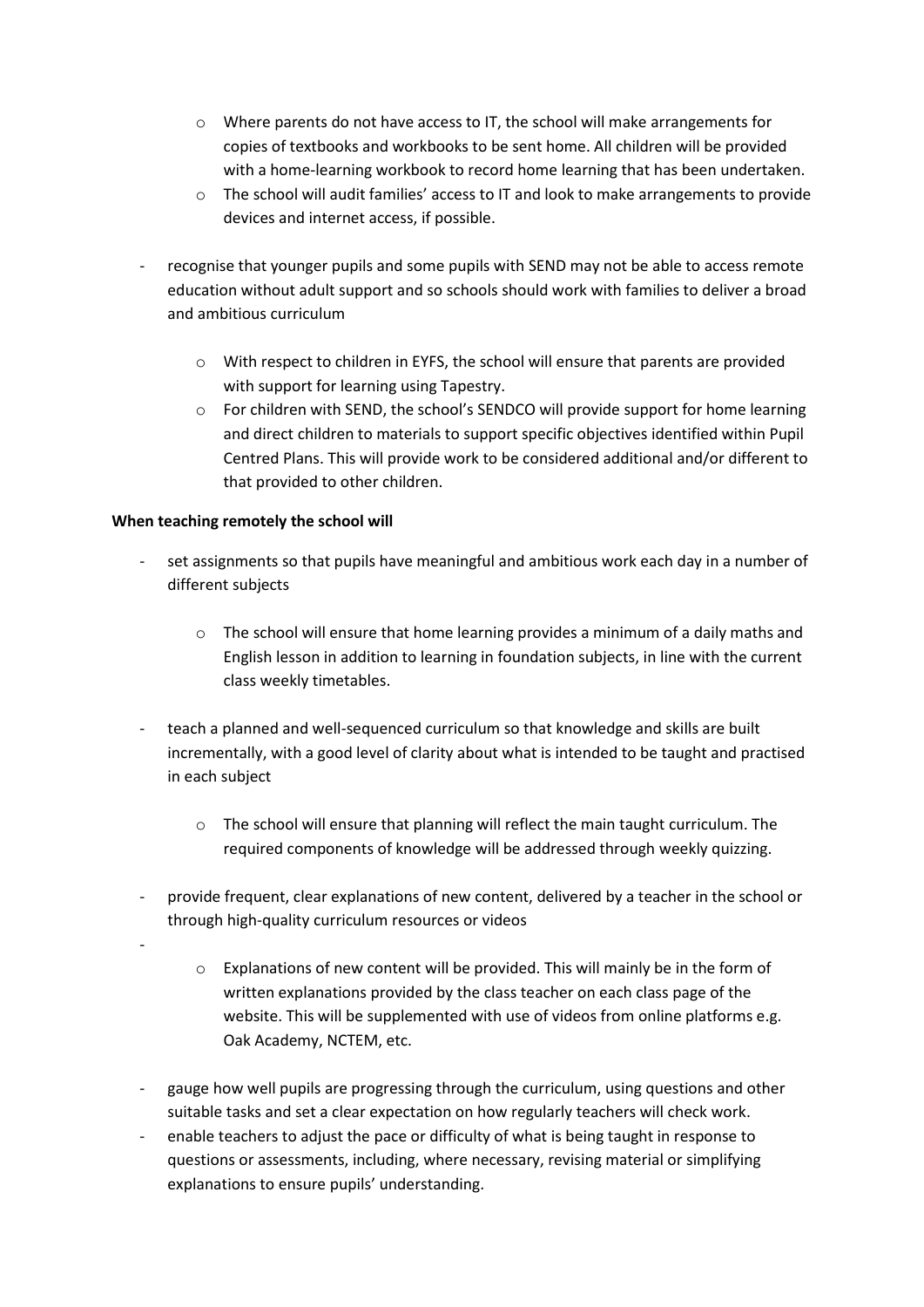- $\circ$  Children will respond to home learning through the weekly quiz. In addition, there may be times when children will need to complete assessments at home. These may be provided in hard copy for children to complete and return, or children may have an adapted online version where scores will be submitted online.
- plan a programme that is of equivalent length to the core teaching pupils would receive in school, ideally including daily contact with teachers
	- o Children will receive a piece of work or activity which will correspond to each lesson that would be taught in the class weekly timetable.
	- $\circ$  Daily contact with teaching may not be possible if teachers are working with other bubbles; however, there will be weekly contact between teachers and pupils when individual children are forced isolate or whole class 'bubbles' isolate.

The school will consider these expectations in relation to the pupils' age, stage of development or special educational needs, for example where this would place significant demands on parents' help or support.

The school will avoid an over-reliance on long-term projects or internet research activities. Work will be linked to a specific learning objective to be achieved during any given lesson.

# **Providing pastoral care remotely**

Where pupils are required to remain at home (for example, if pupils need to self-isolate or there are local restrictions) helping parents, carers and pupils to make a weekly plan or structure is important. These plans should include time for education, playing and relaxing to reduce stress and anxiety.

As set out in [Public Health England's guidance for parents and carers](https://www.gov.uk/government/publications/covid-19-guidance-on-supporting-children-and-young-peoples-mental-health-and-wellbeing/guidance-for-parents-and-carers-on-supporting-children-and-young-peoples-mental-health-and-wellbeing-during-the-coronavirus-covid-19-outbreak#helping-children-and-young-people-cope-with-stress), routine can give children and young people an increased feeling of safety in the context of uncertainty.

The school website contains sources of support for Emotional and Mental Health. Regular weekly telephone conversations between staff and families will provide support and may indicate any unmet pastoral needs.

In some cases, the school's Emotional Literacy Support Assistant may be utilised to provide support to children and families. Use of ELSA support remotely should be discussed and approved by the senior leadership team to assess any risks. There may be helpful solutions, such as including a parent or additional staff member in the call.

# **Communication with pupils and families (including vulnerable children)**

In the event of school closure, the school recognises the need to ensure effective communication with children and families. This is important in order to support remote learning and to protect the safety and wellbeing of children.

A member of staff will communicate with the family/child

when absence is likely to be more than 1 day in order to describe home learning arrangements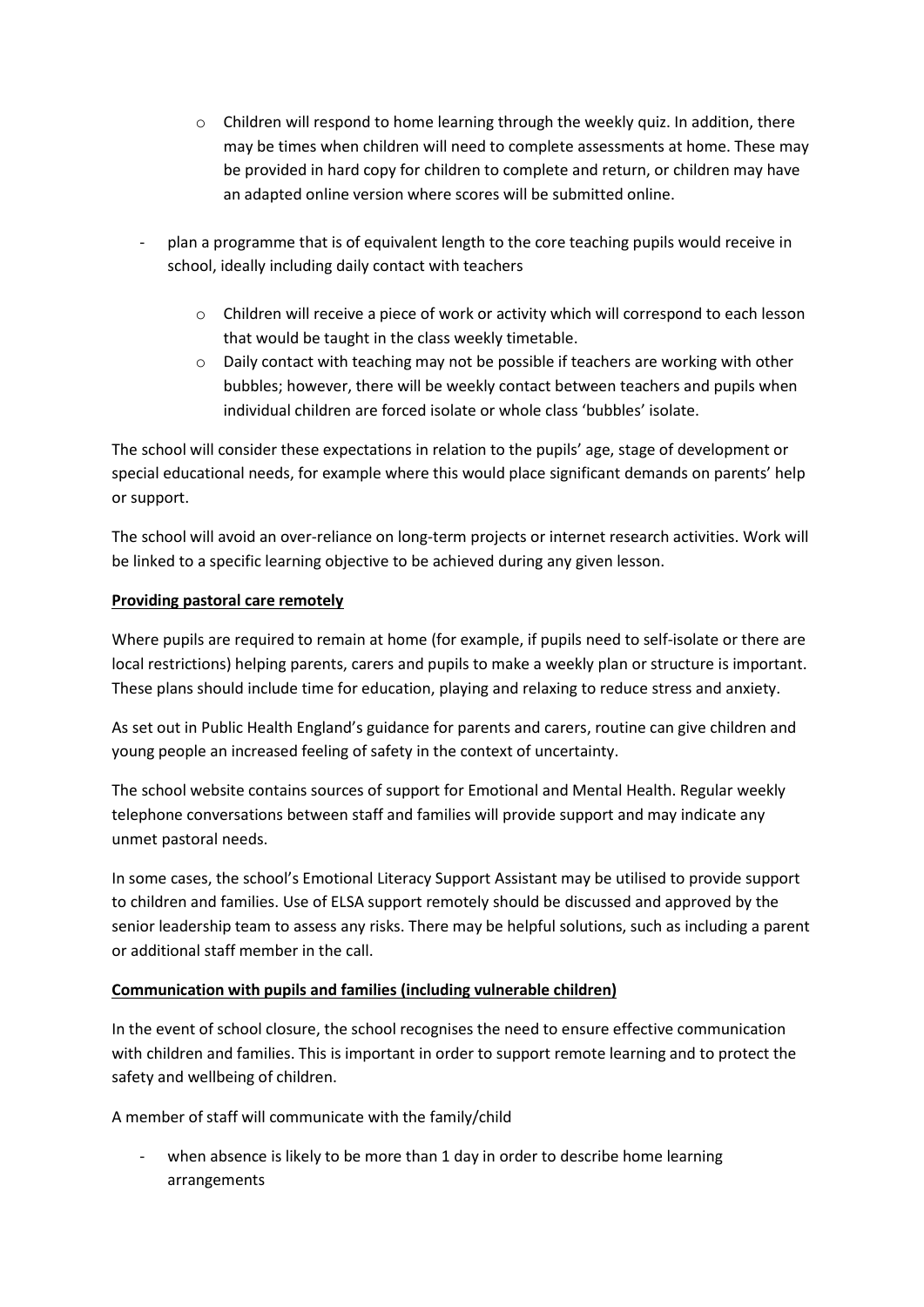- each week of isolation

Discussions will take place via telephone.

Where individuals who are self-isolating defined as 'vulnerable', the schools will put in place a system in place to keep in contact with them. This will be in the form of a daily phone call.

Through conversation with the child and their parents/carers. this will ascertain;

- their health and wellbeing
- their ability to access remote education support and any modifications that may be appropriate
- wider areas of need which could be supported through Early Help processes.

When a vulnerable child is asked to self-isolate, schools should notify their social worker (if they have one). Headteacher/s will then agree with the social worker the best way to maintain contact and offer support to the vulnerable child or young person.

# **Supporting children with Special Educational Needs**

For pupils with SEND, teachers are best-placed to know how the pupil's needs can be most effectively met to ensure they continue to make progress even if they are not able to be in school due to self-isolating. In the event of the need for remote learning, the requirement for schools to use their best endeavours to secure the special educational provision called for by the pupils' special educational needs remains in place.

The school will work collaboratively with families, putting in place reasonable adjustments as necessary, so that pupils with SEND can successfully access remote education alongside their peers.

Where a pupil has provision specified within an EHC plan, it remains the duty of the local authority and any health bodies to secure or arrange the delivery of this in the setting that the plan names. However, there may be times when it becomes very difficult to do so, for example, if they are selfisolating. In this situation, decisions on how provision can be delivered should be informed by relevant considerations including, for example, the types of services that the pupil can access remotely, for example, online teaching and remote sessions with different types of therapists. These decisions should be considered on a case by case basis, avoiding a one size fits all approach.

## **Supporting children in the Early Years Foundation Stage**

The school recognises that younger pupils may not be able to access remote education without adult support and so will work with families to deliver a broad and ambitious curriculum.

Parents will continue to be supported via Tapestry which will be used to support learning, provide formative assessment and facilitate home-school communication.

# **Delivering remote education safely**

Keeping children safe online is essential. The statutory guidance 'K[eeping Children Safe in Education](https://www.gov.uk/government/publications/keeping-children-safe-in-education--2) 2021' provides information protect pupils online. In addition, the school will make use of resources from DfE in relation to remote education and safeguarding.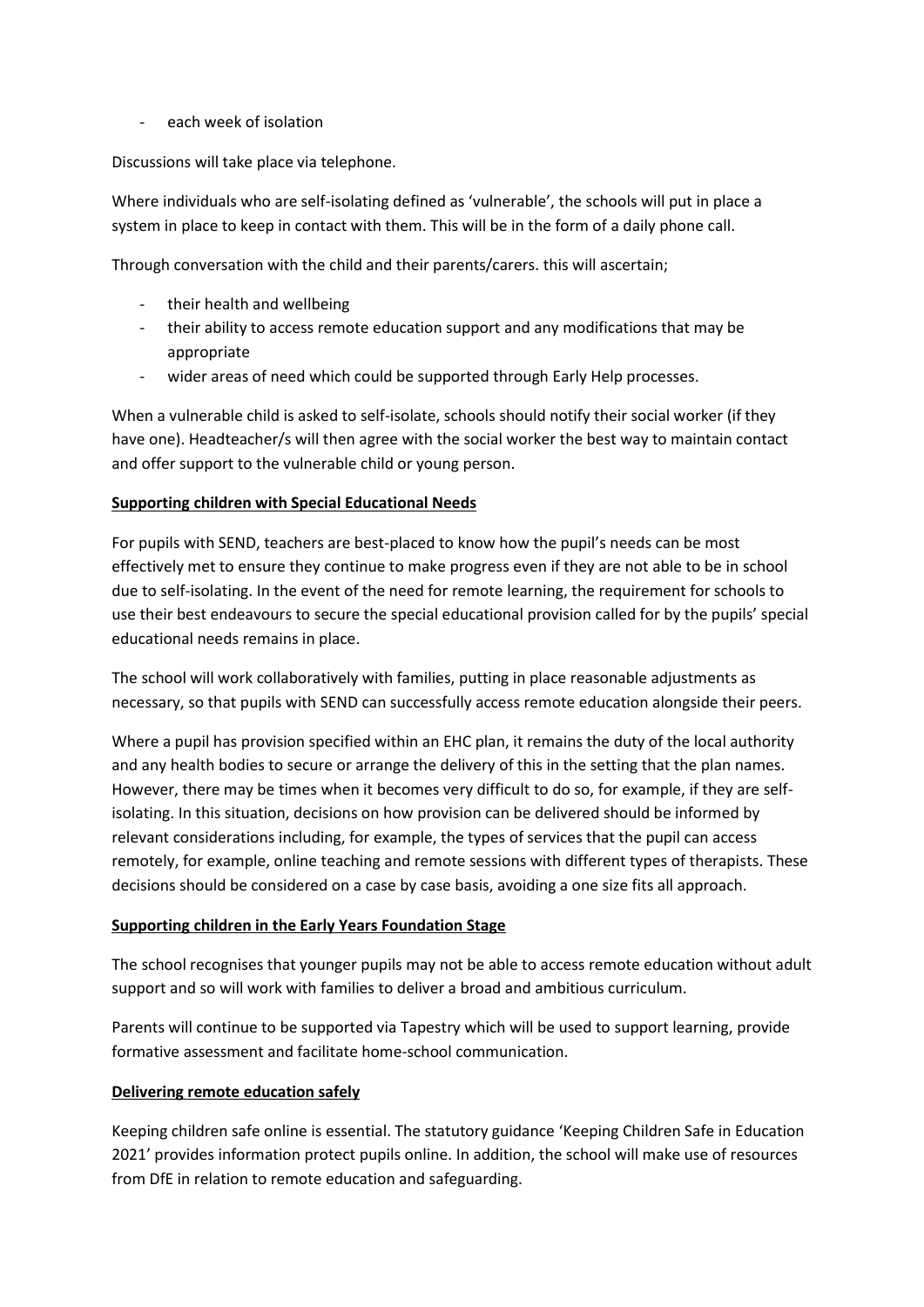# <https://www.gov.uk/guidance/safeguarding-and-remote-education-during-coronavirus-covid-19>

The school will ensure that

- children and families are aware of their obligations under the school's acceptable use policies, in particular the Home Learning Acceptable Use Agreement in the e-safety policy (Appendix B).
- children continue to be provided with teaching to be able to keep themselves safe online and offline.
- staff are provided with guidance so not as to put themselves in vulnerable or risky situations.
- staff have access to support and guidance materials to promote the safe delivery of online lessons.

# **Promoting positive behaviour**

In line with the school's behaviour policy, we will seek opportunities to reward children for positive engagement with home learning policy.

This may be in the form of

- text messages to parents
- positive feedback in the weekly phone call
- achievement assemblies at the end of each week via Zoom/TEAMs
- letters

Where staff express concern about engagement with remote education, contact will be made with the child's classteacher. Should the situation not improve, the school will seek the involvement of the Educational Welfare Officer.

# **Data protection**

The school will follow the guidance outlined in the DfE [data protection: toolkit for schools](https://www.gov.uk/government/publications/data-protection-toolkit-for-schools) [\(https://www.gov.uk/government/publications/data-protection-toolkit-for-schools\)](https://www.gov.uk/government/publications/data-protection-toolkit-for-schools) when managing personal data and may need to consider:

- taking care not to share contact details when emailing multiple people
- being careful when sharing usernames and other personal data for access to online resources
- providing access to school data systems safely

For more details about how the school seeks to secure the data of individuals, please see the Data Protection Policy.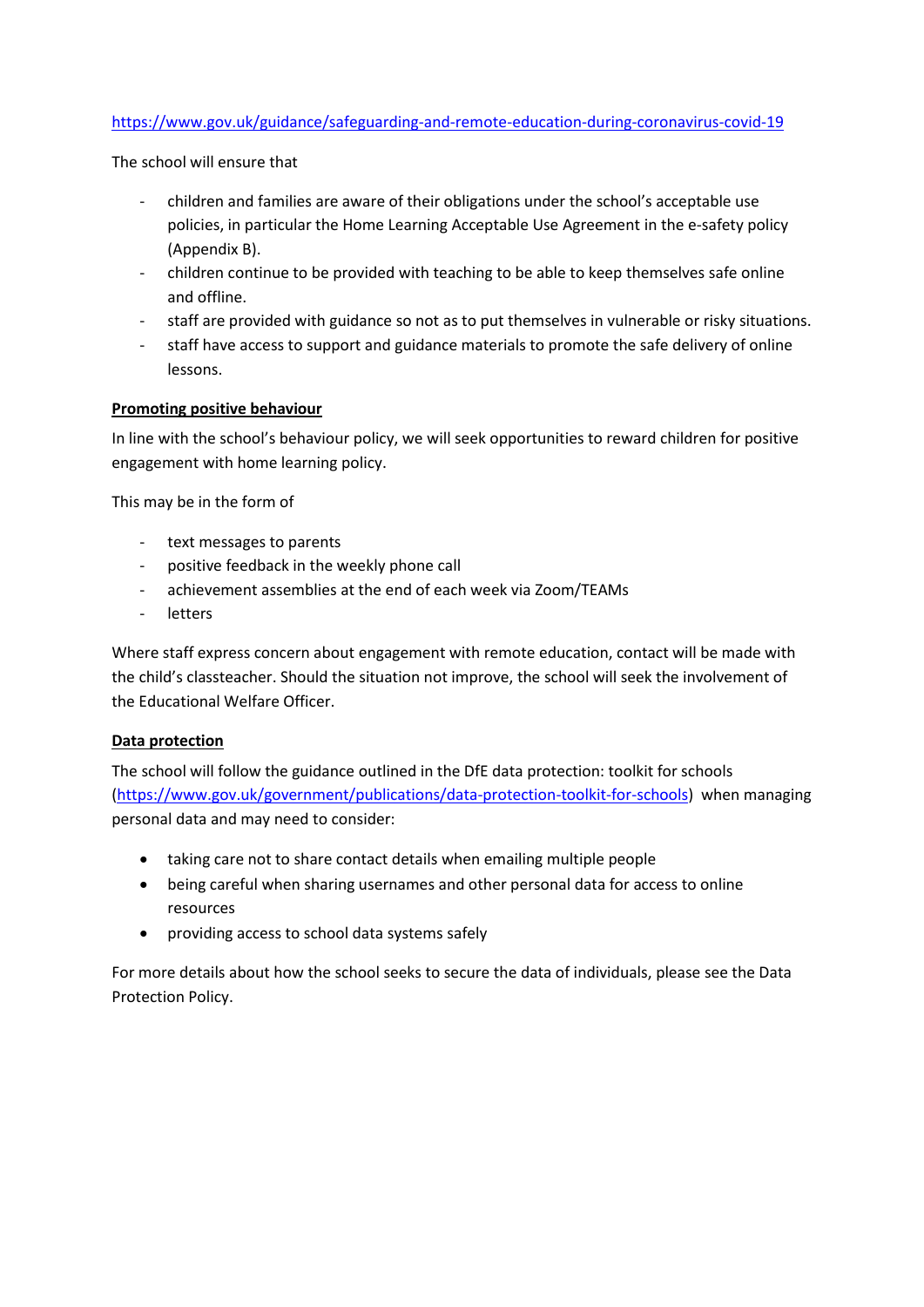# Appendix A – Letter to Parents in relation to remote learning (issued  $3^{rd}$  September 2020 & **Updated 1st November)**

01/11/2020

Dear Parents/Carers.

#### Home Learning - From November 1st

As set out in our previous letters and our Home Learning Policy, we will continue to provide Home Learning throughout the year when appropriate, as stated below.

We have made a few amendments and improvements which are highlighted.

#### When will we provide Home Learning?

- 1. If there is a local lockdown and schools are required by Public Health England to close to children of non-key workers.
- 2. If class bubbles have to isolate at home (between 10 and 14 days) as required by Test and Trace.
- 3. If individual pupils have to isolate due to household isolation as required by Test and Trace (between 10 and 14 days)

Please note that Home Learning will not be provided for pupils who are absent from school due to other illnesses or reasons other than Covid-19, as it will be assumed that they would be unable to complete anv set work.

## How to access Home Learning?

Pupils can continue to access the Home Learning page via our website or using the link below. This page will remain password protected due to copyright laws on resources that we will potentially upload.

Link: https://www.trinity.shropshire.sch.uk/home-leaming.html

Password: trinitypupil

#### What will be available?

Home Learning will be very similar to the way it was provided before the Summer Holidays. Work set will be in-line with our sequenced curriculum with an activity that corresponds to each lesson that would be taught in class for each day.

However, the way in which Home Learning is delivered and the activities set will have to be adapted. depending on each scenario stated on the subsequent page.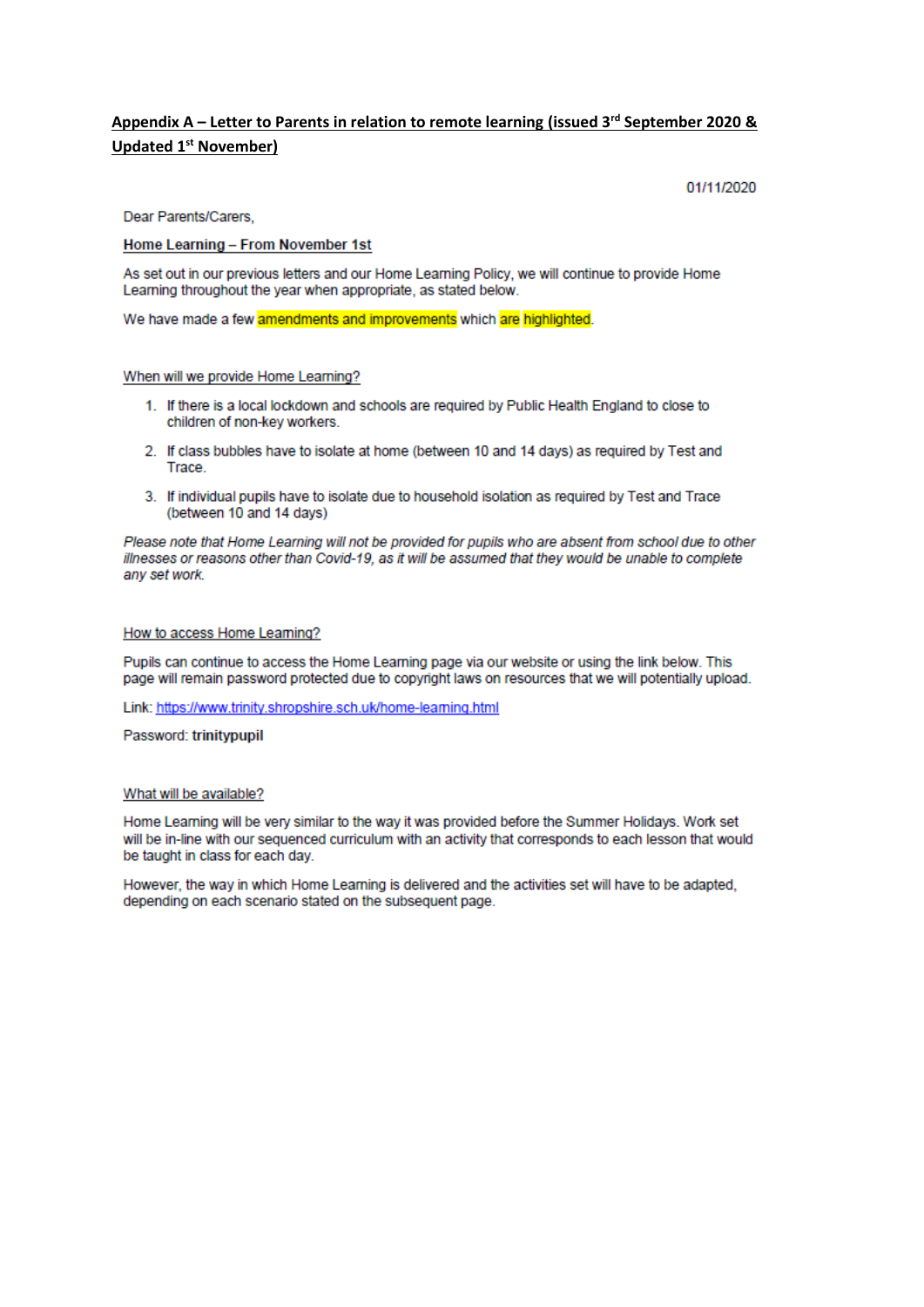#### Scenario 1 - Local Lockdown with school closures

The full Home Learning offer will apply with an activity provided for each lesson that would have taken place each day during the week if the pupils were in school. Work set will be uploaded to the website every Sunday evening, ready for the week ahead.

### Scenario 2 - Class 'bubble' isolation

Home Learning would be delivered in exactly the same way as Scenario 1.

#### Scenario 3 - Individual isolation

In this scenario, the class teacher would be working full-time in school, teaching the rest of the class. Therefore, Home Learning would be delivered in a slightly different way. Teachers will upload work at the end of each school day for the individual/s isolating to complete the next day. An activity per lesson that was missed during the day will be provided.

## Scenario 4 - Class teacher is ill

If the class teacher becomes unwell, and the school cannot seek supply, pupils who are home learning will be directed to Oak National Academy, as well as other resources, to complete work at home.

#### **Other Resources**

We will also provide links to general online resources and activities, including Accelerated Reader to take reading quizzes and Times Table Rockstars to practice times tables, etc.

We may even have the capacity to continue our 'Daily Blog' with a variety of other activities that you can try at home.

## How to record their work?

Pupils will be given a 'Home Learning' workbook to record the work that they complete during their absence period.

Children will also be able to access Google Drive, which includes Google Docs, if they wish to type-up work, via Wonde Single Sign-On (see subsequent page).

Reception pupils' parents can also use their Tapestry accounts to record and upload their children's work during home learning periods.

#### How will we track pupil's progress during Home Learning periods?

Every Friday, children will be provided with a 'Weekly Quiz' consisting of 10 questions which will test their knowledge of the work set during that week. This quiz will be 'low stakes' but 'high challenge'. They are not formal tests and will be used to support children's memory by encouraging the recall of taught content. Teachers will use Google Forms to create the quiz so that it can be taken online and submitted to the teacher at the end of the week.

This has become part of our teaching practice in school and children will be taking these guizzes each week in school throughout the year so hopefully they will be familiar with the format of these if, or when,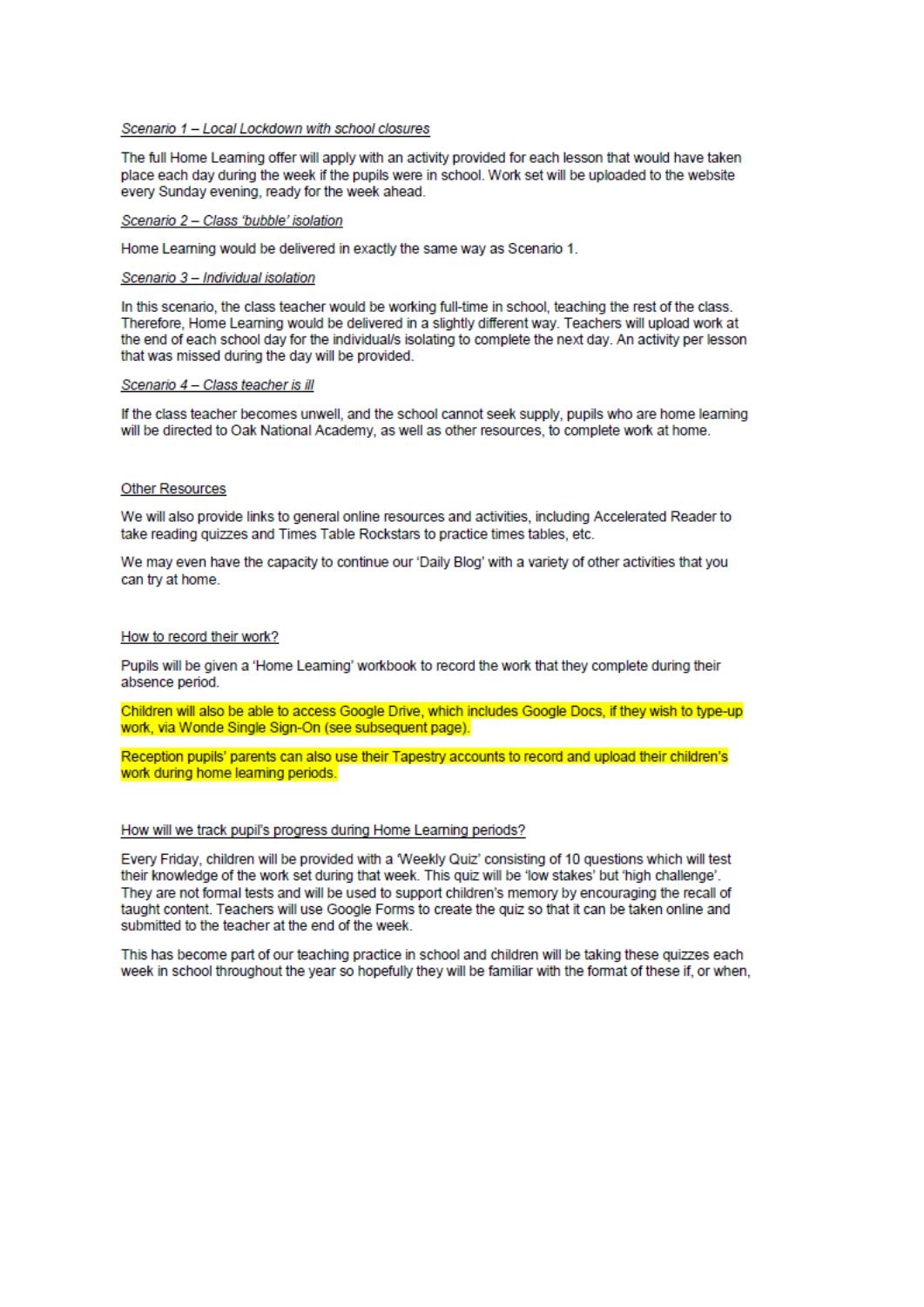Home Learning is required. KS1 pupils will need support of the parent to complete these if taking them at home

Pupils/Parents can also send their Home Learning work to the class teacher via the 'Submit Work Form' at the top of each 'Class' page, accessed through the Home Learning page if pupils wish to receive feedback on the work they have completed. Just 'upload' the work using the tab within the form (preferably PDF or JPEG format below 20mb). Teachers can then see the work completed and email comments and feedback in retum.

How will teachers support Learning at home?

Teachers will make weekly phone calls to each of their parents/pupils when children in their class have to isolate for 14days to touch base during each week of their isolation as set out in our Home Leaming Policy.

At the top of each 'Class' page, accessed through the Home Learning page, there will continue to remain a contact form which you can use to contact teachers to enquire about the home-learning work set if necessary. Teachers will try to respond to these as quickly as possible when they are able to do so, probably at the end of the school day if they are working full-time in class. We will try to provide as much support as possible to those who are learning at home.

The logistics for teachers to start marking work completed at home still remains to be extremely difficult: however, pupils can upload and submit work using the 'Submit Work Form' and receive feedback via email as described above.

## Wonde Single Sign-on

In school, we use Wonde to allow pupils to access computer programmes and resources, such as Accelerated Reader, Google Docs, etc, quickly and easily using a QR code, called a 'magic badge'. We have provided children with their QR code/Magic badge to use at home in order to access all the computer programmes easily at home if Home Learning is required. There will be a Single Sign-On button on the Home Learning page of our website to access the Wonde website and use the QR code.

## Acceptable Use Agreement

It is paramount that children and parents follow our e-safety policy, and in particular the Acceptable Use Policy (AUP) for Home Learning provided below. If you haven't already done so, please read this carefully and then complete the online form using the link on the subsequent page to confirm that you and your child/ren agree to follow this policy.

Acceptable Use Policy for Home Learning

I agree that I will:

- · always keep passwords a secret
- always keep 'Magic Badges' and/or 'Emoji Passwords' in a secure location
- . only use Google Classroom when the teacher instructs to do so
- . only use Google Drive (inc. Google docs) to complete homework or home learning tasks set by the teacher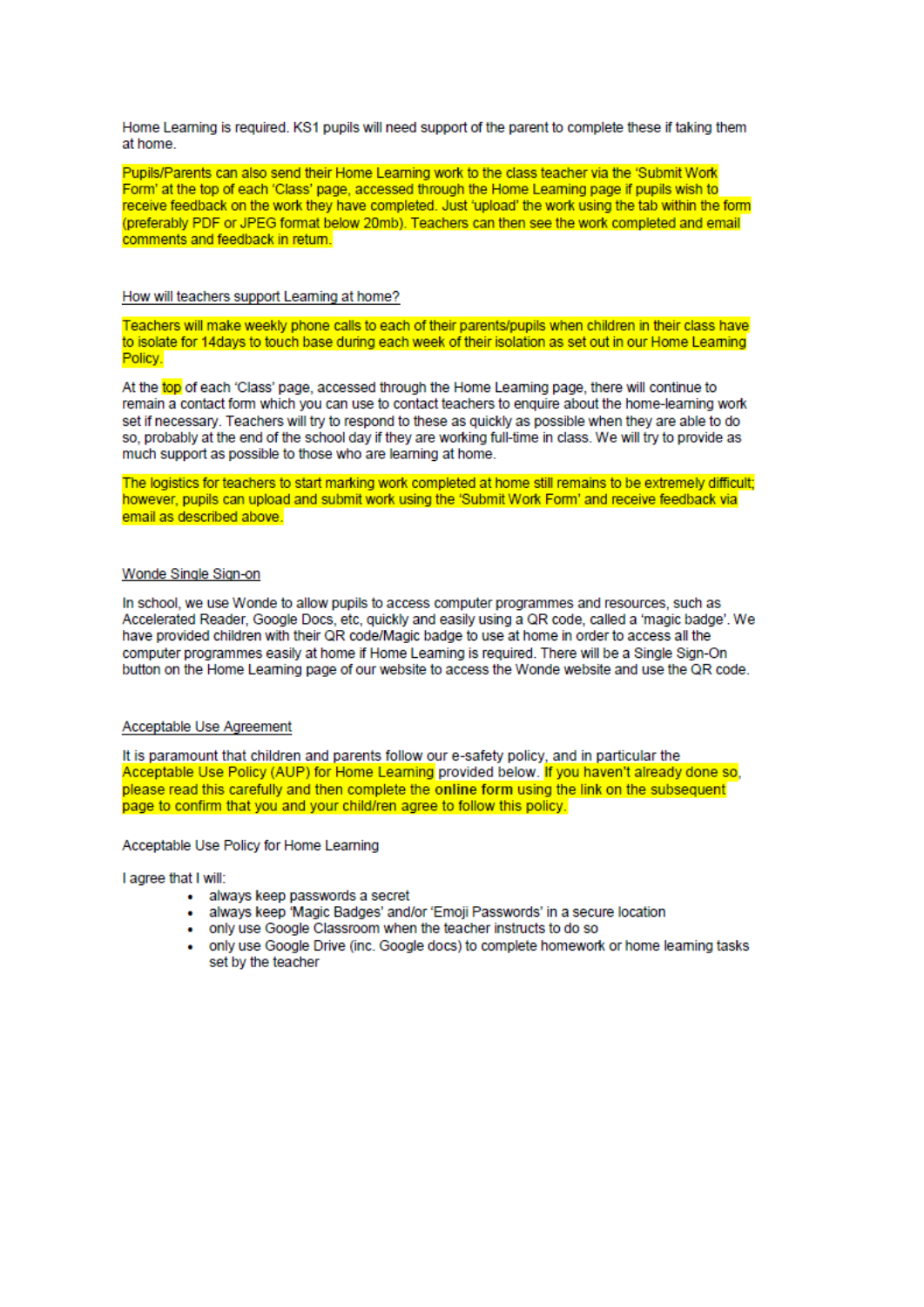- . only access computer programmes via Wonde single sign-on when instructed to do so by the class teacher (except Accelerated Reader to take reading quizzes, Times Table Rockstars to practice times tables and Nessy Spellings to practice spellings, which can all be accessed at any time)
- . only share work with the class teacher
- . communicate with the class teacher via the contact form on the school's website or via the home-learning email, when necessary
- · always Logout or Shutdown at the end of each session/use

Online Form: https://forms.gle/PoCpsHqZCdZRbsP18

If you have any questions or queries regarding Home Learning, please contact us.

Yours faithfully,

Fellow Hurlane

Jack Pittaway & John Rowe Co-Headteachers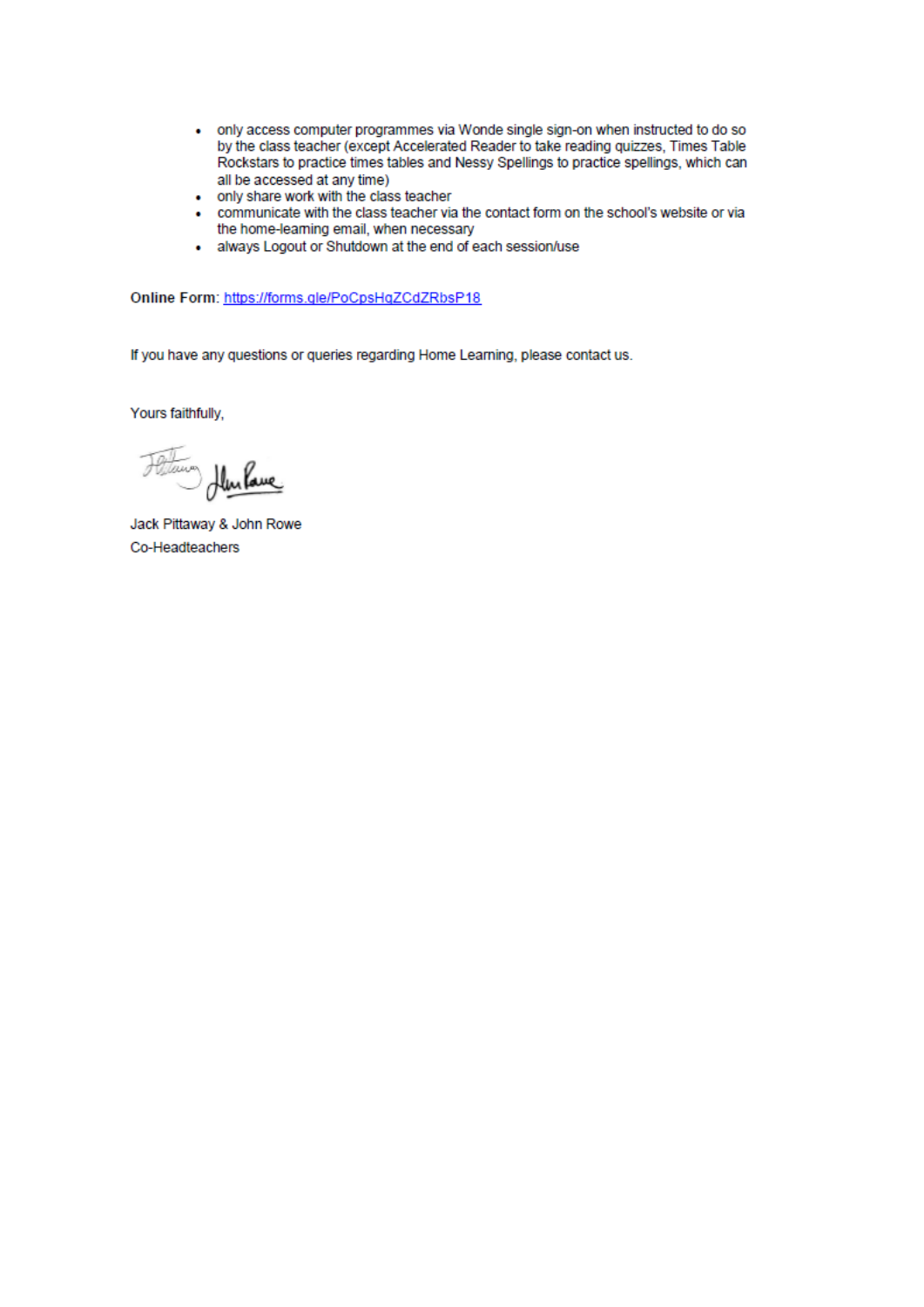# **Appendix B – Home Learning Acceptable Use Agreement**

Acceptable Use Policy for Home Learning for Parents and Pupils

# *The policy aims to ensure that any communications technology is used without creating unnecessary risk to users whilst supporting learning from home.*

I agree that I will:

- always keep passwords a secret
- always keep 'Magic Badges' and/or 'Emoji Passwords' in a secure location
- only use Google Classroom when the teacher instructs to do so
- only use Google Drive (inc. Google docs) to complete homework or home learning tasks set by the teacher
- only access computer programmes via Wonde single sign-on when instructed to do so by the class teacher (except Accelerated Reader to take reading quizzes, Times Table Rockstars to practice times tables and Nessy Spellings to practice spellings, which can all be accessed at any time)
- only share work with the class teacher
- communicate with the class teacher via the contact form on the school's website or via the home-learning email, when necessary
- always Logout or Shutdown at the end of each session/use

Agreement made using an Online Form[: https://forms.gle/PoCpsHqZCdZRbsP18](https://forms.gle/PoCpsHqZCdZRbsP18)